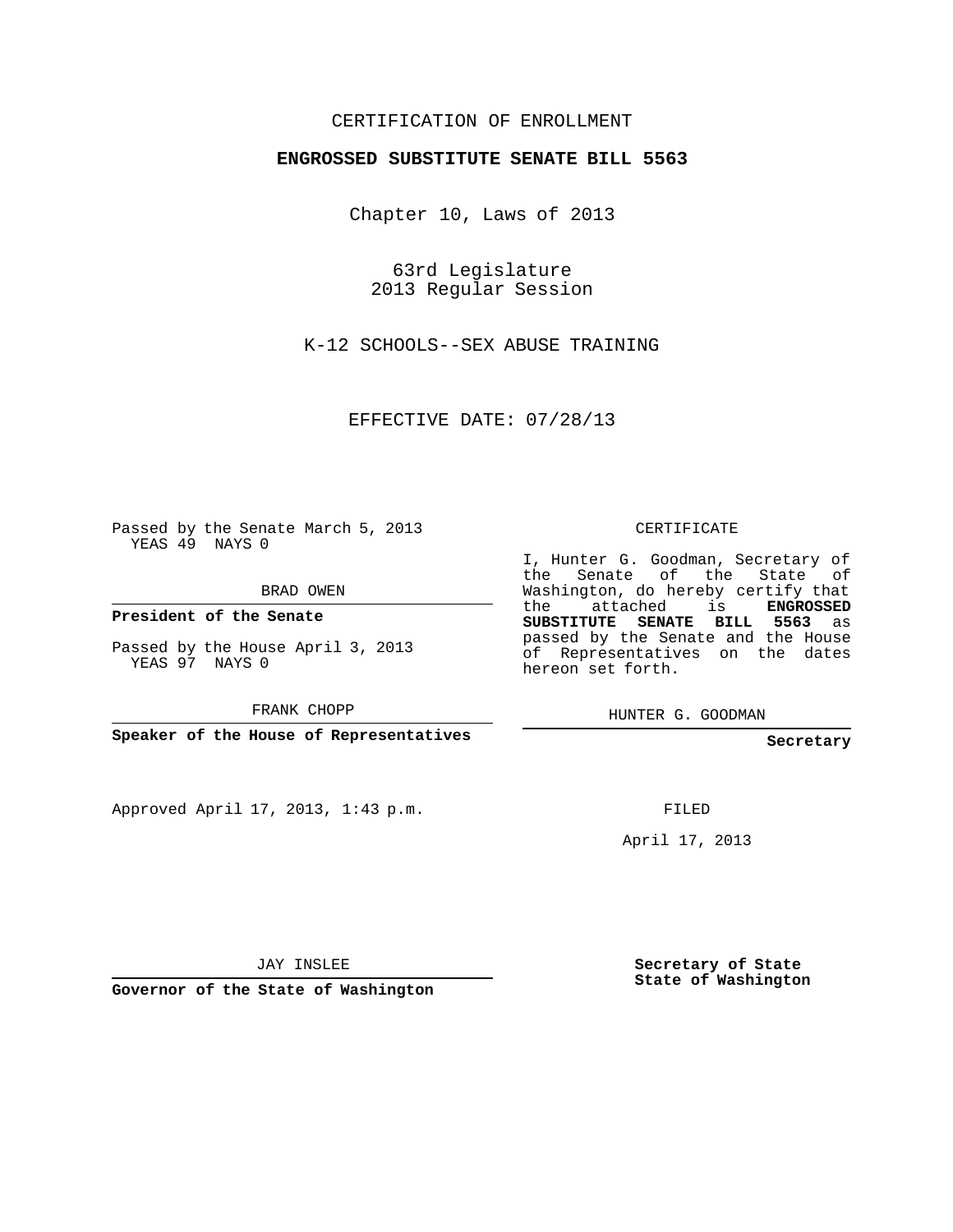## **ENGROSSED SUBSTITUTE SENATE BILL 5563** \_\_\_\_\_\_\_\_\_\_\_\_\_\_\_\_\_\_\_\_\_\_\_\_\_\_\_\_\_\_\_\_\_\_\_\_\_\_\_\_\_\_\_\_\_

\_\_\_\_\_\_\_\_\_\_\_\_\_\_\_\_\_\_\_\_\_\_\_\_\_\_\_\_\_\_\_\_\_\_\_\_\_\_\_\_\_\_\_\_\_

Passed Legislature - 2013 Regular Session

## **State of Washington 63rd Legislature 2013 Regular Session**

**By** Senate Early Learning & K-12 Education (originally sponsored by Senators Kohl-Welles, Litzow, Rolfes, Keiser, McAuliffe, and Kline)

READ FIRST TIME 02/22/13.

 1 AN ACT Relating to training school employees in the prevention of 2 sexual abuse; amending RCW 28A.410.035, 28A.300.145, and 28A.400.317; 3 and creating a new section.

4 BE IT ENACTED BY THE LEGISLATURE OF THE STATE OF WASHINGTON:

 NEW SECTION. **Sec. 1.** The legislature finds that when teachers and school staff are trained in identifying and preventing child sexual abuse, commercial sexual abuse of minors, and sexual exploitation of minors, students benefit.

 9 **Sec. 2.** RCW 28A.410.035 and 1990 c 90 s 1 are each amended to read 10 as follows:

11 To receive initial certification as a teacher in this state after 12 August 31, 1991, an applicant shall have successfully completed a 13 course on issues of abuse. The content of the course shall discuss the 14 identification of physical abuse, emotional abuse, sexual abuse, and 15 substance abuse( $(\tau)$ ); commercial sexual abuse of a minor, as defined in 16 RCW 9.68A.100; sexual exploitation of a minor, as defined in RCW 17 9.68A.040; information on the impact of abuse on the behavior and 18 learning abilities of students $((-))i$  discussion of the responsibilities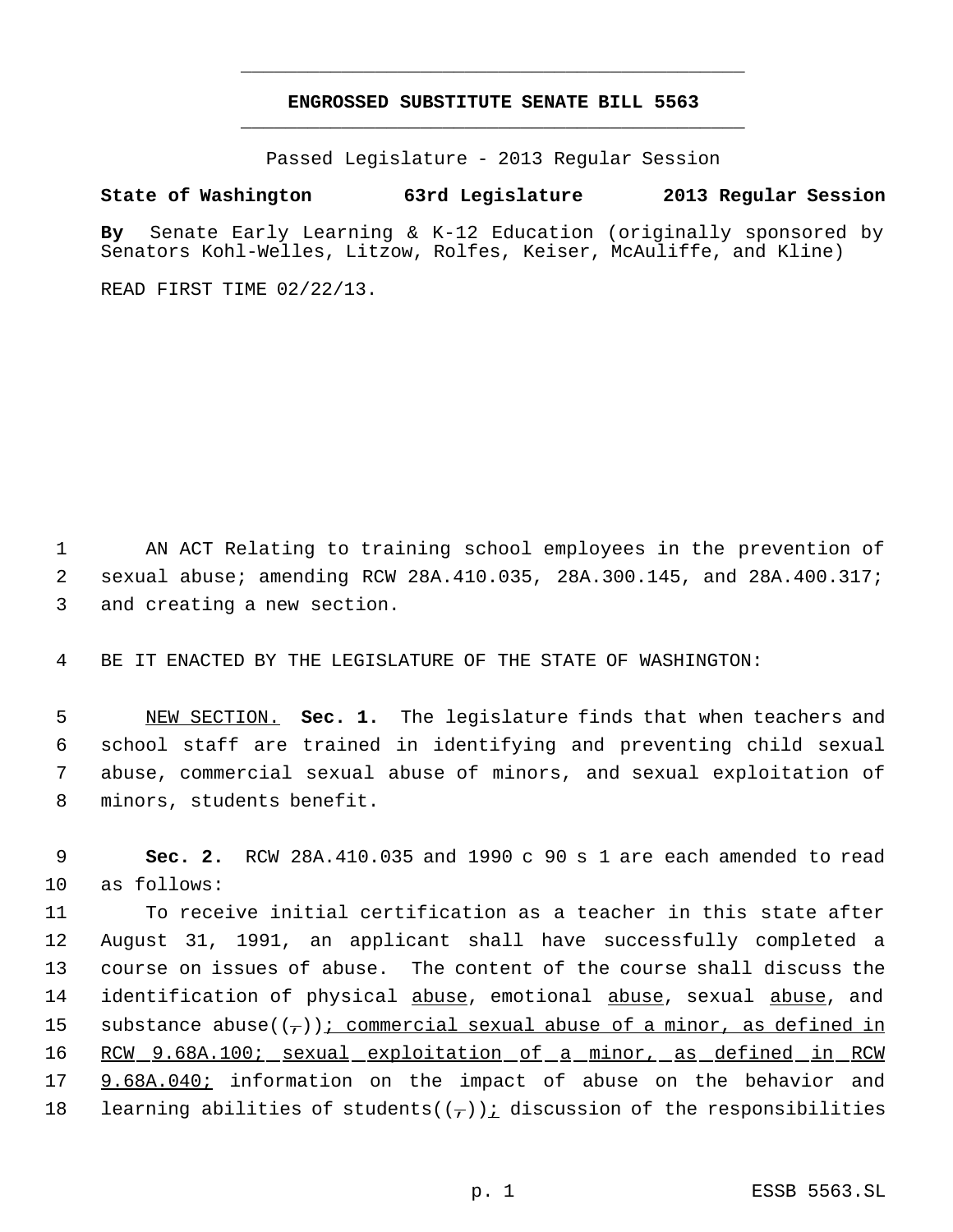of a teacher to report abuse or provide assistance to students who are 2 the victims of abuse( $(\tau)$ ) i and methods for teaching students about abuse of all types and their prevention.

 **Sec. 3.** RCW 28A.300.145 and 2006 c 135 s 2 are each amended to read as follows:

 The Washington coalition of sexual assault programs, in consultation with the Washington association of sheriffs and police 8 chiefs, the Washington association of prosecuting attorneys, the 9 Washington state school directors' association, the association of 10 Washington school principals, the center for children and youth 11 justice, youthcare, the committee for children, the department of early 12 learning, the department of social and health services, the office of crime victims advocacy, other relevant organizations, and the office of 14 the superintendent of public instruction, shall ((develop)) by June 1, 15 2014, update existing educational materials ((to be)) made available throughout the state to inform parents and other interested community members about:

 (1) The laws related to sex offenses, including registration, 19 community notification( $(\{\frac{1}{k},\frac{1}{k}})$ ), and the classification of sex offenders based on an assessment of the risk of reoffending;

 (2) How to recognize behaviors characteristic of sex offenses and sex offenders;

 (3) How to prevent victimization, particularly that of young children;

 (4) How to take advantage of community resources for victims of 26 sexual assault;  $((and))$ 

27 (5) How to prevent children from being recruited into sex trafficking; and

(6) Other information as deemed appropriate.

 **Sec. 4.** RCW 28A.400.317 and 2004 c 135 s 1 are each amended to read as follows:

 (1) A certificated or classified school employee who has knowledge or reasonable cause to believe that a student has been a victim of physical abuse or sexual misconduct by another school employee, shall report such abuse or misconduct to the appropriate school administrator. The school administrator shall cause a report to be